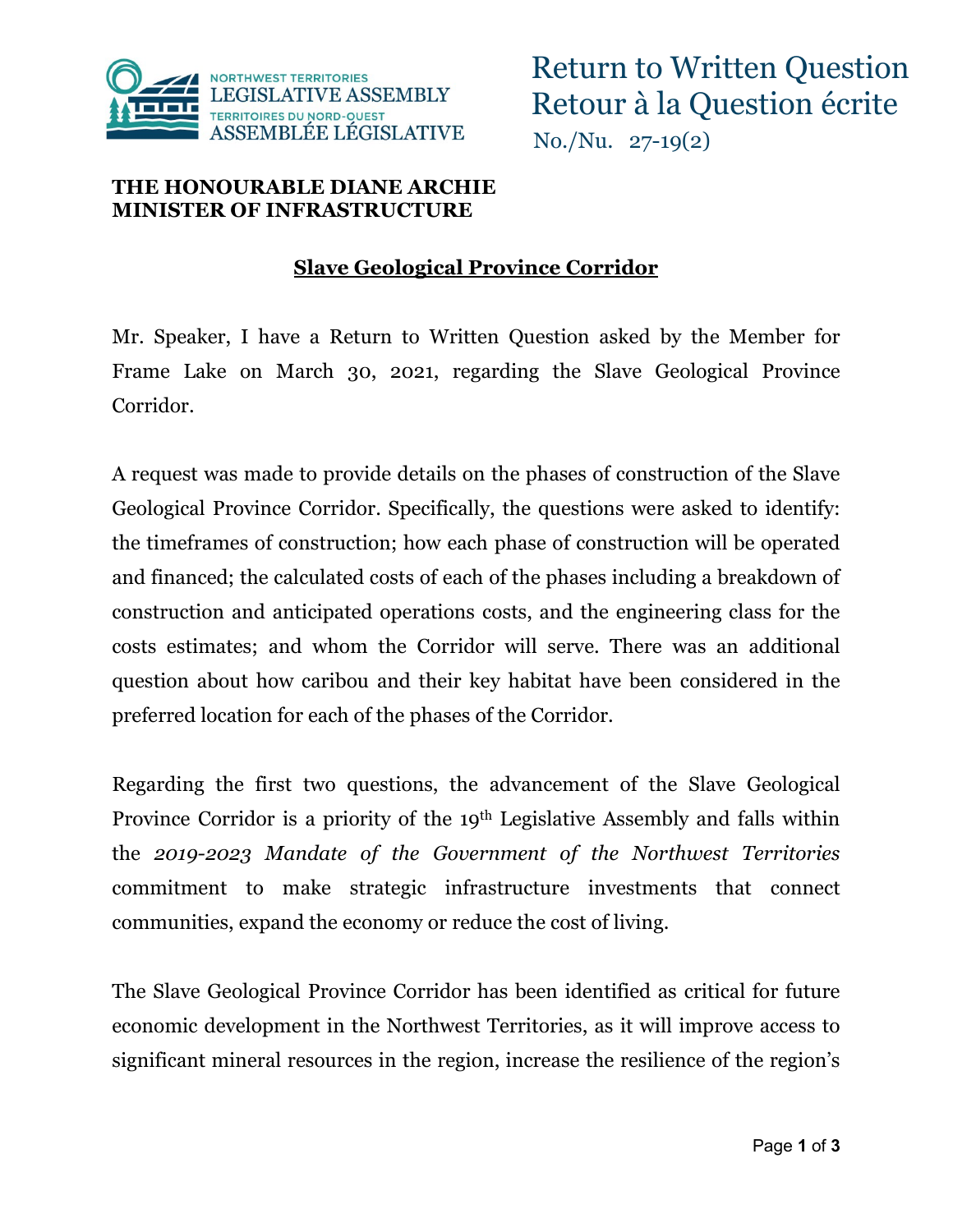## Return to Written Question Retour à la Question écrite No./Nu. 27-19(2)

current transportation system to impacts of climate change, as well as promote increased tourism and other business opportunities.

The current priority for the Government of the Northwest Territories is the Environmental Assessment for the Lockhart All-Season Road portion of the Corridor, which will provide all-season access to Lockhart Lake from the terminus of Highway 4 at Tibbitt Lake.

In August 2019, Transport Canada and the Government of the Northwest Territories announced \$40 million in funding under the National Trade Corridors Fund towards the completion of the Lockhart All-Season Road Environmental Assessment, and preliminary planning for the remainder of the Corridor from Lockhart Lake to the border with Nunavut. Financing methods and models for the construction, operation and maintenance will be explored as project planning advances, and following engagement with Indigenous governments and organizations, and with federal counterparts.

The timelines for construction of the Lockhart All-Season Road and the remainder of the Slave Geological Province Corridor will be contingent upon the outcomes of the Environmental Assessment, final design, and our ability to secure additional federal funding.

Regarding the third question on cost estimates, responses can be found in the Impact Economics paper titled "Economic Study of the Slave Geological Province Road", which was prepared in March 2019 and is available on the Department of Infrastructure website. As work on the project advances, there will be refinements made to these preliminary estimates.